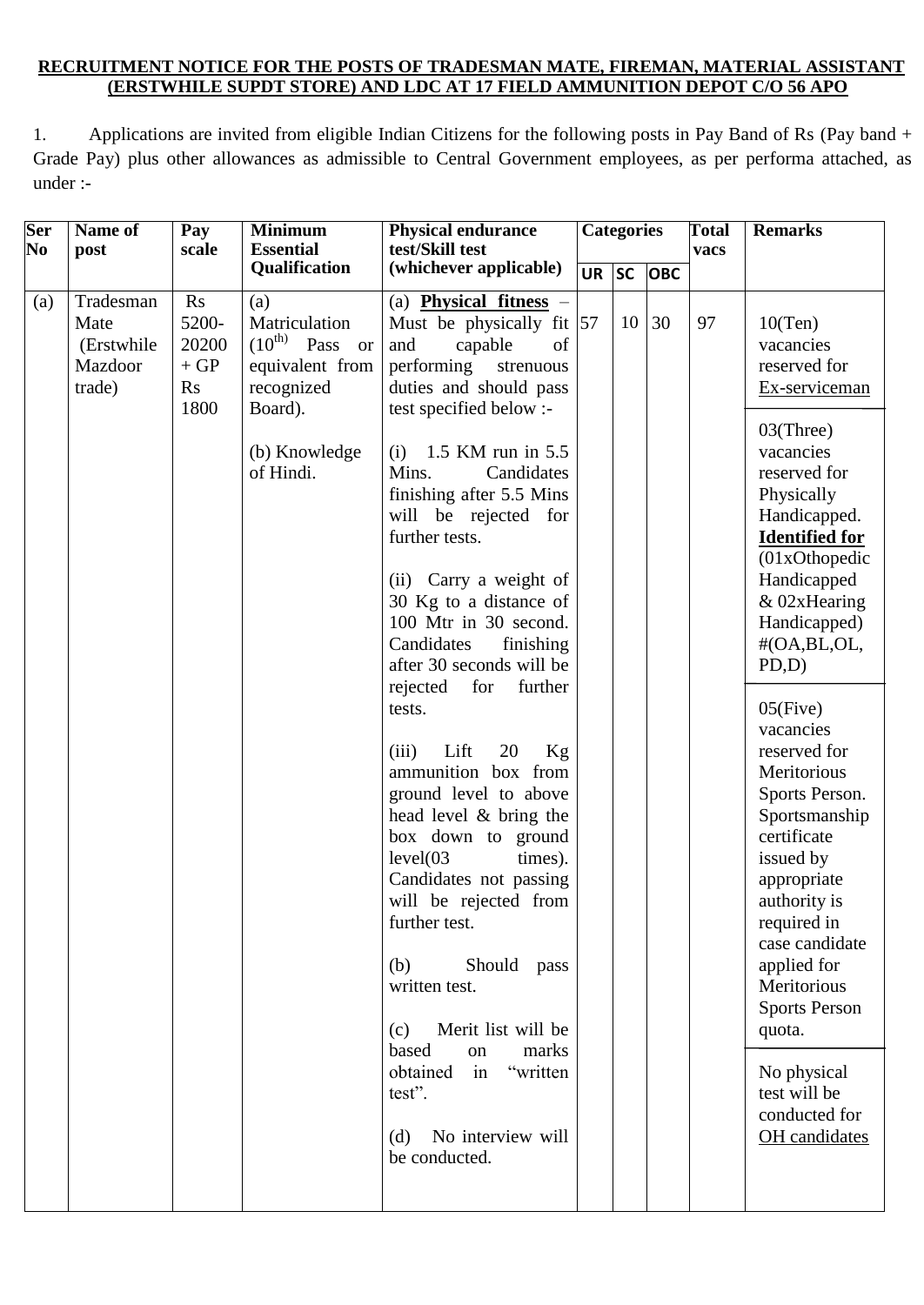| <b>Ser</b><br>N <sub>0</sub> | Name of<br>post | Pay<br>scale                                                     | <b>Minimum</b><br><b>Essential</b>                                                            | <b>Physical endurance</b>                                                                                                                                                                                                                                                               | <b>Categories</b><br>test/Skill test (whichever |                |                          | <b>Total</b><br>vacs | <b>Remarks</b> |
|------------------------------|-----------------|------------------------------------------------------------------|-----------------------------------------------------------------------------------------------|-----------------------------------------------------------------------------------------------------------------------------------------------------------------------------------------------------------------------------------------------------------------------------------------|-------------------------------------------------|----------------|--------------------------|----------------------|----------------|
|                              |                 |                                                                  | Qualification                                                                                 | applicable)                                                                                                                                                                                                                                                                             | $UR$ SC                                         |                | <b>OBC</b>               |                      |                |
| (b)                          | Fireman         | Rs<br>5200-<br>20200<br>$+GP$<br>$\mathbf{R}\mathbf{s}$<br>1900/ | (a) Matriculation Essential<br>$(10^{th}$ pass) or<br>equivalent from<br>recognized<br>Board) | $(a)$ *Physical<br>measurements as under :-<br>(i) Height without shoes<br>165 cms.<br>(ii) Chest (un-expanded) -<br>81.5 cms<br>(iii) Chest (expanded)<br>85 cms<br>$(iv)$ Weight - 50 Kgs<br>(Minimum).                                                                               | 01                                              | $\blacksquare$ | $\overline{\phantom{a}}$ | 01                   |                |
|                              |                 |                                                                  |                                                                                               | <b>Physical Endurance</b><br>(b)<br>Test Candidate must<br>be<br>physically fit, capable of<br>performing strenuous duties<br>and must pass the tests<br>specified below:- (i) Run<br>1.6 Km in six mins.<br>Candidates finishing after 6<br>mins will be rejected for<br>further test. |                                                 |                |                          |                      |                |
|                              |                 |                                                                  |                                                                                               | Carrying<br>(ii)<br>$\mathbf{a}$<br>man<br>(Fireman lift) of 63.5 Kgs to<br>a distance of 183 meters<br>within<br>96<br>seconds).<br>Candidates not passing will<br>not be allowed to take<br>further tests.                                                                            |                                                 |                |                          |                      |                |
|                              |                 |                                                                  |                                                                                               | (iii) Clearing 2.7 meters<br>wide ditch landing on both<br>feet (long jump). Candidates<br>not passing will not be<br>allowed to take further tests.                                                                                                                                    |                                                 |                |                          |                      |                |
|                              |                 |                                                                  |                                                                                               | (iv) Climbing 3 meters<br>vertical rope using hands<br>and feet. Candidates not<br>passing will not be allowed<br>to take further tests.                                                                                                                                                |                                                 |                |                          |                      |                |
|                              |                 |                                                                  |                                                                                               | Should pass written<br>(c)<br>test.                                                                                                                                                                                                                                                     |                                                 |                |                          |                      |                |
|                              |                 |                                                                  |                                                                                               | Merit list will<br>be<br>(d)<br>prepared based on marks<br>obtained in "Written test".                                                                                                                                                                                                  |                                                 |                |                          |                      |                |
|                              |                 |                                                                  |                                                                                               | (e) No interview will be<br>held.                                                                                                                                                                                                                                                       |                                                 |                |                          |                      |                |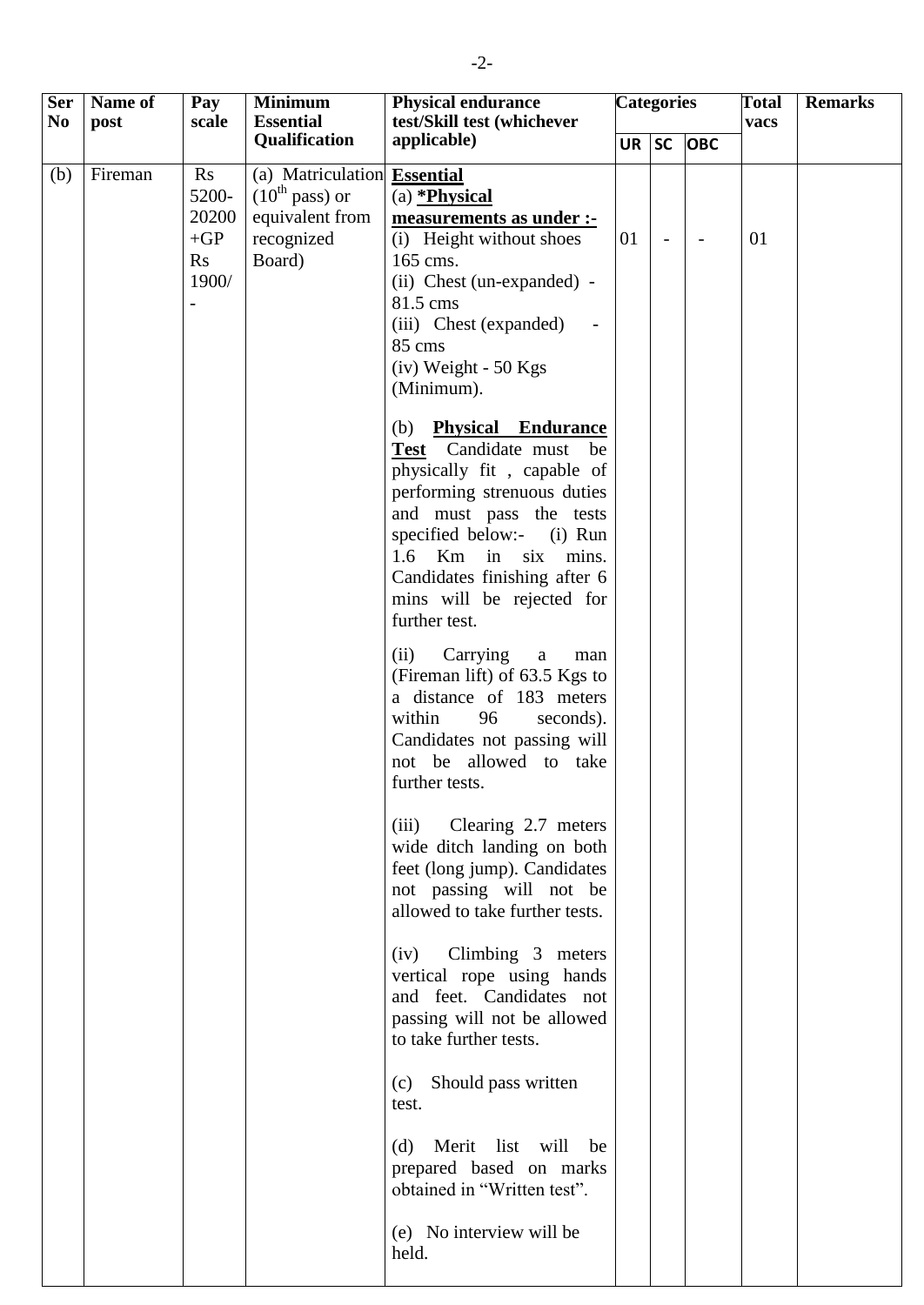| <b>Ser</b>     | Name of                                                | Pay                                                                    | <b>Minimum</b>                                                                                                                                                                                               | <b>Physical endurance</b>                                                                                                                                                                                                                                                                                                                |           | <b>Categories</b> |            | <b>Total</b> | <b>Remarks</b>                                    |
|----------------|--------------------------------------------------------|------------------------------------------------------------------------|--------------------------------------------------------------------------------------------------------------------------------------------------------------------------------------------------------------|------------------------------------------------------------------------------------------------------------------------------------------------------------------------------------------------------------------------------------------------------------------------------------------------------------------------------------------|-----------|-------------------|------------|--------------|---------------------------------------------------|
| N <sub>0</sub> | post                                                   | scale                                                                  | <b>Essential</b><br>Qualification                                                                                                                                                                            | test/Skill test (whichever<br>applicable)                                                                                                                                                                                                                                                                                                | <b>UR</b> | SC                | <b>OBC</b> | vacs         |                                                   |
| (c)            | Material<br>Assistant<br>(Erstwhile<br>Supdt<br>Store) | Rs<br>5200-<br>20200<br>$+GP$<br>$\mathbf{R}$ s<br>2800/-              | Graduate in any<br>discipline from<br>any recognized<br>University or<br>Diploma in<br>Material<br>Management or<br>Diploma in<br>Engineering in<br>any discipline<br>from any<br>recognized<br>Institution. | (a) Should pass written test.<br>(b) Merit list will<br>be $ 04$<br>prepared based on marks<br>obtained in "Written test".<br>(c) No interview will be<br>held.                                                                                                                                                                          |           | 02                | 01         | 07           | 01 vacancy<br>reserved for<br>$Ex-$<br>serviceman |
| (d)            | <b>LDC</b>                                             | R <sub>S</sub><br>5200-<br>20200<br>$+$ Gp<br>$\mathbf{R}$ s<br>1900/- | (a) $12^{th}$ Class<br>or equivalent<br>from a<br>recognized<br>Board or<br>University.<br>$(b)$ English<br>typing $@35$<br>w.p.m. on<br>computer or<br>Hindi typing<br>@ 30 w.p.m. on<br>computer.          | (a) Passing a typing test is<br>essential<br>qualification.<br>Candidates not passing will<br>not be allowed to take<br>further tests.<br>b) Should pass written test.<br>Merit list will be<br>(c)<br>prepared based on marks<br>obtained in "Written test".<br>No interview will be<br>(d)<br>held.<br>Passing of written test.<br>(e) | 05        | 02                | 03         | 10           | 01 vacancy<br>reserved for<br>$Ex-$<br>serviceman |

#Note : BL-Both leg affected but not arms, OA-One Arm affected, OL-One Leg affected (Right or Left). D- Deaf, PD – Partially Deaf, GP – Grade Pay

2. The above posts are subject to all India Service liability including field service.

| 3.             |            | Age limit and its relaxation               |                                        |                                        |       |                                                       |
|----------------|------------|--------------------------------------------|----------------------------------------|----------------------------------------|-------|-------------------------------------------------------|
| Ser            | Category   | Age Relaxation                             |                                        | Age Relaxation of Remarks              |       |                                                       |
| No             |            | of Tradesman                               |                                        | Material<br>Assistant                  |       |                                                       |
|                |            | Mate/Fireman                               |                                        | (erstwhile)                            | Supdt |                                                       |
|                |            | $&$ LDC                                    | Store)                                 |                                        |       |                                                       |
| 1.             | <b>UR</b>  |                                            | 18 Yrs to 25 Yrs 18 Yrs to 27 Yrs      |                                        |       |                                                       |
| 2.             | <b>OBC</b> |                                            | 18 Yrs to 28 Yrs $\,$ 18 Yrs to 30 Yrs |                                        |       |                                                       |
| 3 <sub>1</sub> | SC/ST      |                                            | 18 Yrs to 30 Yrs 18 Yrs to 32 Yrs      |                                        |       |                                                       |
| 4.             | ESM        | The age will be calculated by applying     |                                        |                                        |       | Ex-serviceman should be in possession of Discharge    |
|                |            | formula <i>i.e.</i> service rendered<br>in |                                        |                                        |       | certificate issued by concerned Records Office.       |
|                |            | Army/Navy/Air Force Service shall be       |                                        |                                        |       |                                                       |
|                |            | deducted from the actual age and           |                                        |                                        |       |                                                       |
|                |            | resultant age should not exceed the        |                                        |                                        |       |                                                       |
|                |            |                                            |                                        | maximum upper age limit prescribed     |       |                                                       |
|                |            |                                            |                                        | for the post by more than three years. |       |                                                       |
|                |            | <b>UR</b>                                  | <b>OBC</b>                             | <b>SC</b>                              |       | PH person should be in possession of Disability       |
| 5 <sub>1</sub> | PH         | 18 to 35                                   | 18 to 38                               | 18 to 40                               |       | certificate issued by CMO/Civil Surgeon of Govt       |
|                |            |                                            |                                        |                                        |       | hospital certifying the disability, as per performa-B |
|                |            |                                            |                                        |                                        |       | attached. Candidates who suffer from not less than    |
|                |            |                                            |                                        |                                        |       | 40 percent of relevant disability are eligible.       |
|                |            |                                            |                                        |                                        |       |                                                       |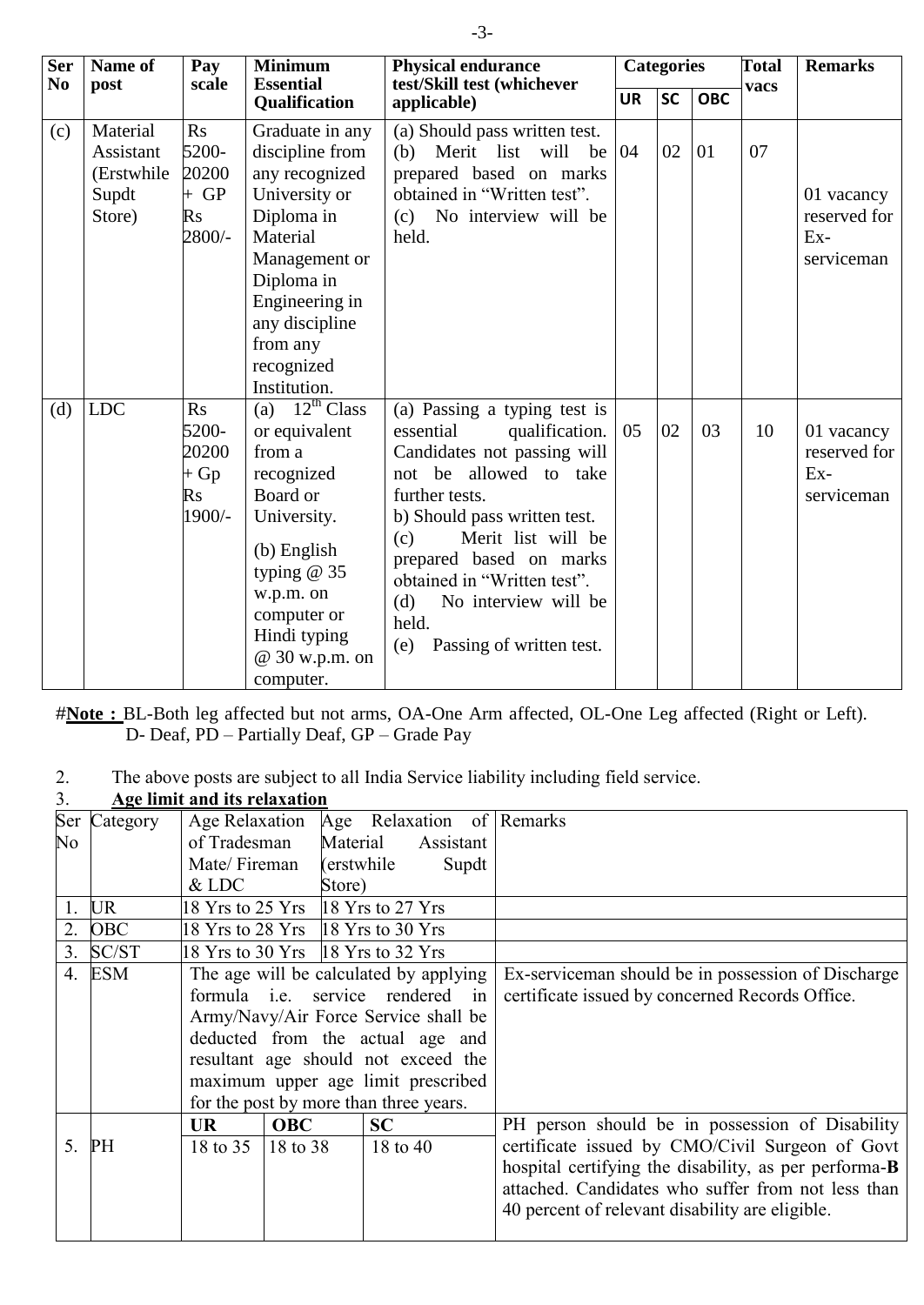| 6.   Meritorio   18 to 30   18 to 33 |  | 18 to 35 | Persons who have represented a state in           |
|--------------------------------------|--|----------|---------------------------------------------------|
| us                                   |  |          | National/International competition, university    |
| <b>Sports</b>                        |  |          | tournaments conducted by inter-University Sports  |
| persons                              |  |          | Board, state school team in National Sports/Games |
|                                      |  |          | conducted by AISGF; Persons awarded National      |
|                                      |  |          | Awards in Physical Efficiency under National      |
|                                      |  |          | Physical Efficiency Drive.                        |

4. Candidates will forward application properly sealed in an envelope to the address mentioned against the post applied for, **through Ordinary/Registered/Speed Post**. Application in person will not be accepted. Candidates are requested to superscribe the words "**APPLICATION FOR THE POST OF ……………………………**" on the top of envelope while sending the application form.

5. Last date for receipt of application is 21 Days from the date of publication of the advertisement in the Employment news/news paper. Since Employment News is published for a week, later date will be counted as Day One.

6. The crucial date for determining the age limit shall be the closing date for receipt of application.

7. Photocopy of the following Documents/Certificate to be attached alongwith application duly self attested/Gazetted Officer :-

(a) Two Passport size photographs duly self attested/Gazetted officer, one on right corner of application and one on Acknowledgment Card.

- (b) Attested copies of following certificates will be submitted with application :-
	- (i) Education qualification certificates. **Class 10th Mark sheet is mandatory.** The education certificate must have birth date.
	- (ii) Caste certificate where applicable.
	- (iii) Discharge Certificate for Ex-Servicemen where applicable or NOC from the

Competent authority for serving Defence Personal who are completing the prescribed period of Army Service within a year from the last date of receiving application .

(c) Self addressed envelope affixing postal stamps of Rs 25/-

**Note** .1 Central/State Government civilian employees must furnish **" No Objection Certificate"** from their employer/Office while applying, otherwise their candidature will be cancelled.

8. Incomplete/ineligible applications will be deemed invalid and rejected without intimation to the candidate. Only the accepted applications will be called for the tests and written examination.

9. To reduce the number of candidates for written examination for one category of post, screening of applications will be carried out based on the percentage of marks obtained in the examination mandated as essential QR. No screening of application is required in case of physical test wherever required. The candidates who fail to qualify in the physical test (wherever applicable) shall not be permitted to undergo any further test, since physical test is eliminatory, no merit will not be drawn for all such candidates who fail in physical test. Skill test wherever applicable, will be conducted after written test which will also be counted for final merit.

10. It is made clear that merely fulfilling the basic qualification requirements does not automatically entitle a person to be called for test. The selection will be made strictly on the merit basis. The decision of appointing authority regarding selection/rejection will be final. It is also made clear that the numbers of posts/vacancies are tentative and recruitment process can be cancelled/suspended/terminated by the Commandant at any stage, due to administrative reasons.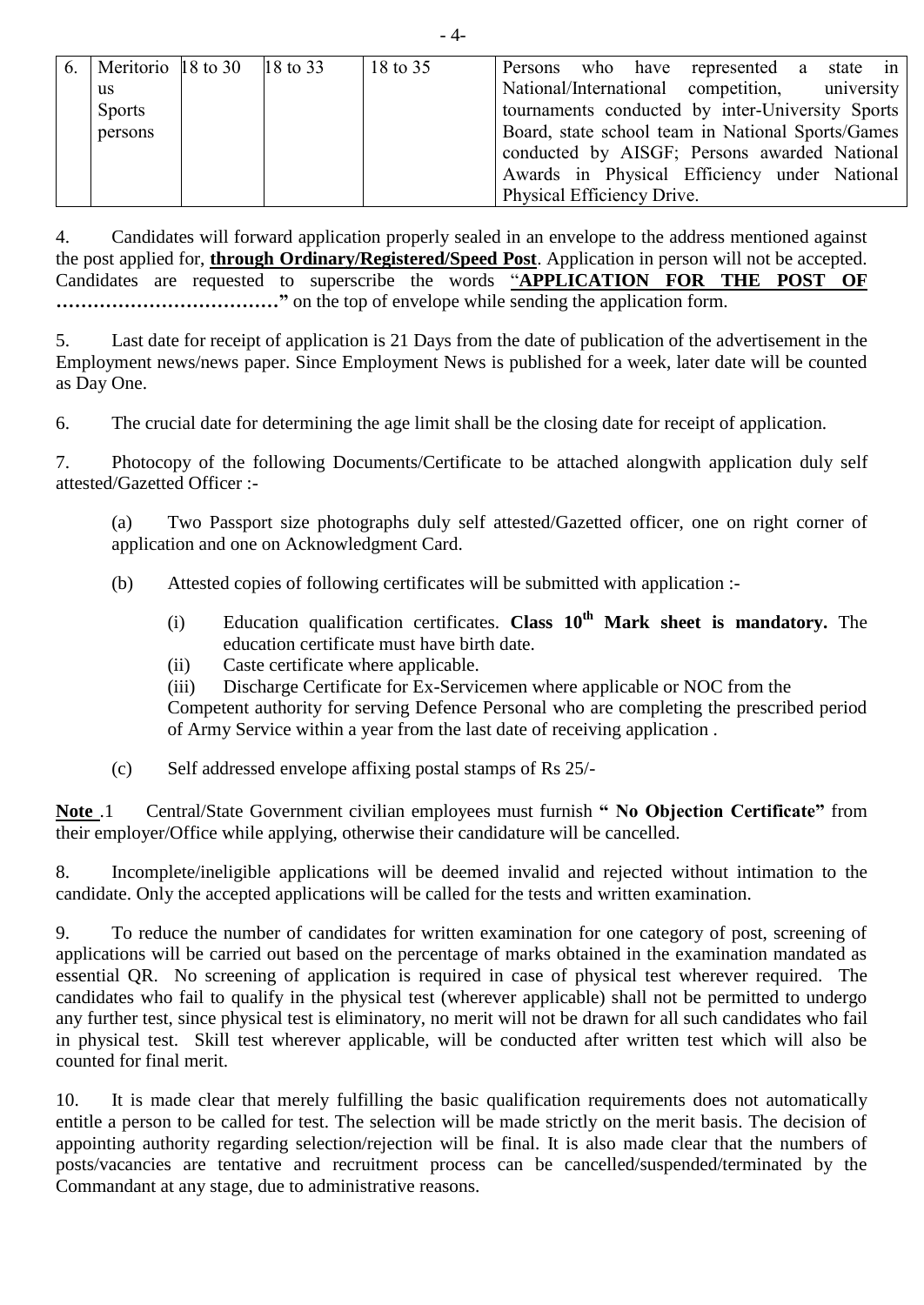-5-

11. The question papers of written test (Objective type) will be in bilingual i.e. English & Hindi as under :-

| <b>Subject</b>           | No of     | <b>Maximum</b> | <b>Duration</b> | <b>Remarks</b>                    |  |
|--------------------------|-----------|----------------|-----------------|-----------------------------------|--|
|                          | questions | marks          |                 |                                   |  |
| General Intelligence     | 25        | 25             | 2 Hours.        | The standard of questions will    |  |
| and reasoning            |           |                |                 | be of matriculation/intermediate, |  |
| Numerical aptitude       | 25        | 25             |                 | as applicable.                    |  |
| General English          | 50        | 50             |                 | OMR sheet will be used for        |  |
| <b>General Awareness</b> | 50        | 50             |                 | answering.                        |  |

12. Canvassing in any from shall disqualify the candidates. No enquiry or correspondence will be entertained.

13. No TA/DA is admissible. Duration of test will be 02 to 05 days or more. Candidates will make their own arrangement for lodging/boarding during the test/interview.

14 Any dispute with regard to the recruitment will be subject to Courts having jurisdiction in the State of Punjab.

15. 17 Field Ammunition Depot reserve the right to decrease/increase the number of vacancies at any stage of recruitment.

# 16. **Physical Test will be the first test, followed by written, except where not applicable.**

17. **Written Test will be conducted on OMR sheet**. All candidates should acquaint themselves with this process.

18. No relaxation in test will be provided to women candidate.

19. Candidates will wear decent rig for physical test & not run in underwear's.

20. Requirement of scribe, for written test be intimated 72 hours in advance to Unit Administration.

21. Disability Certificate (Format attached) issued by the Central/State Govt Medical board, consisting of at least three members out of which, a least one shall be a specialist in the particular field for assessing locomotors/cerebral/visual/hearing disability and certifying the percentage of disability(ie 40% and above).

22. All Test/Interview will be held at Baddowal (Nearest Railway Station Baddowal, Distt Ludhiana) on dates mentioned in Acknowledgement Card. No separate letter except Acknowledgement Card will be issue.

23. SC/OBC/PH candidates have a right to compete with general candidate against general vacancy. In such cases, no concession or relaxation will be provided to the SC/OBC/PH candidate.

24. No extra weightage will be given for additional/higher/extra qualification.

25. **Limiting the No of Candidates.** Due to administrative constrains, in case of large number of applications for a category of post, initial screening of applications, on the basis of percentage of marks obtained in class  $10<sup>th</sup>$  may be carried out, to reduce number of candidates to a reasonable limit. A bench mark percentage will be fixed depending on the No of applicants. All candidates meeting the benchmark will be allowed to participate in the recruitment process. The number of candidates to be called for interview, may be restricted to ten times the number of vacancies to be filled, by the recruitment board.

26. **OBC Certificate.** Every candidate seeking reservation as OBC is required to submit a certificate regarding his/her OBC status and non-creamy layer status issued by appropriate auth. OBC Certificate will be as per Performa-**C**, as promulgated by Govt of India.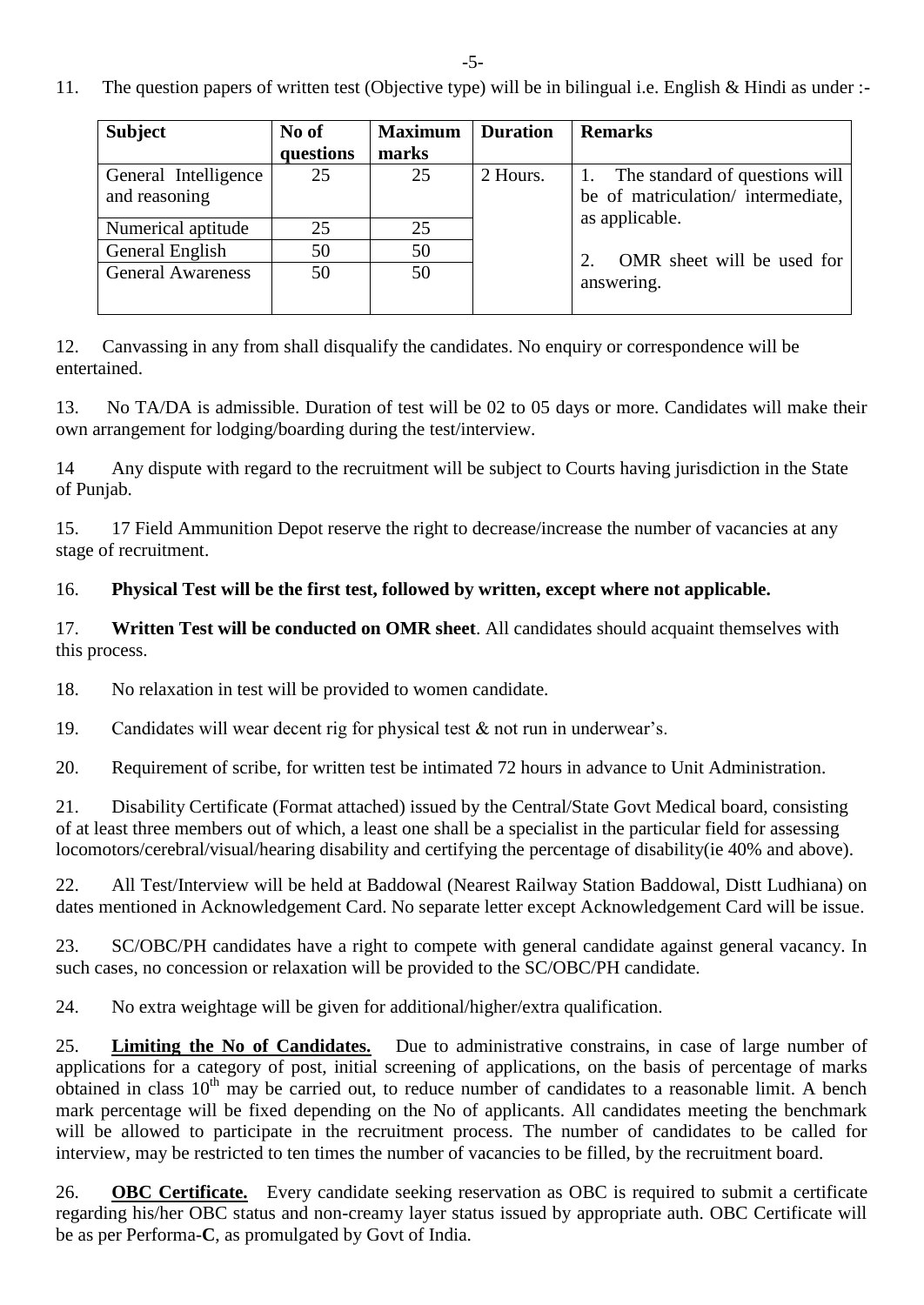27. Candidate will be on two years probation period at 17 FAD after appointment. Their services will be terminated in case they are found indisciplined/unsatisfactory at work. -

28. Candidate will be disqualified in case he or she has more than one spouse living (Plural marriage).

29. PH candidates can avail age relaxation of their category i.e. SC/OBC, over and above the age relaxation of PH category, for vacancies reserved for SC/OBC, as applicable. However, a PH candidate applying against UP vacancy can only claim age relaxation permissible for PH candidate belonging to UR category.

30. Candidate belonging to reserved categories, who have not availed any age relaxation applicable to their categories and whose names appear in the combined merit list, within the number of UR vacancies being filled, shall be accommodated against UR vacancy.

31. Candidate will bring Acknowledgement Card for each test. Failing which, they will not be allowed to take the Test.

32. Candidates found using unfair means will be rejected.

33. Candidature will be cancelled, if the candidates do not report to depot, within the Time Specified by Unit Administration.

- 34. Beware of Touts.
- 35. Imposters will be handed over to police.
- 36. Any other category applying, other than UR/SC/OBC, will be treated as UR cat.
- 37. The following certificates are valid for Meritorious Sportspersons:-

| (a) | <b>International Competition</b><br>$\overline{\phantom{0}}$ | Secretary of the National Federation of the Game concerned.                                                                                                            |
|-----|--------------------------------------------------------------|------------------------------------------------------------------------------------------------------------------------------------------------------------------------|
| (b) | <b>National Competition</b><br>$\overline{\phantom{0}}$      | Secretary of the National Federation or Secretary of the State<br>Association of the game concerned.                                                                   |
| (c) |                                                              | Inter-University Tournament - Dean of sports or other Officer in overall charge of game of<br>University concerned.                                                    |
| (d) | National/Sports/Games                                        | - Director or Additional/Joint or for school, Deputy Director<br>in overall charge of sports/games in the Directorate of public<br>institution/education of the state. |

38. SC Certificate will be as per Performa-D, as promulgated by Govt of India.

39. Mobile phone, voice recorder, calculator, digital watches, caps, head scarves/any other electronics devices is prohibited within the premises of 17 FAD.

40. Depot administration is not responsible for safety of personal belongings of candidates during test. Candidates will make their own arrangements.

41. Depot will not be responsible for compensating, incase, any injury/death is suffered by a candidate, during process of recruitment.

42. In the event of simultaneous conduct of Test for all categories & Applicant having applied for all categories/ multiple categories, the responsibility of deciding the category, for which the candidate would like to appear, rests with the applicant himself. 17 FAD will not be responsible for applicant's choice/decision. No separate test will be conducted for candidates, who could not appear for remaining categories, as applied by him.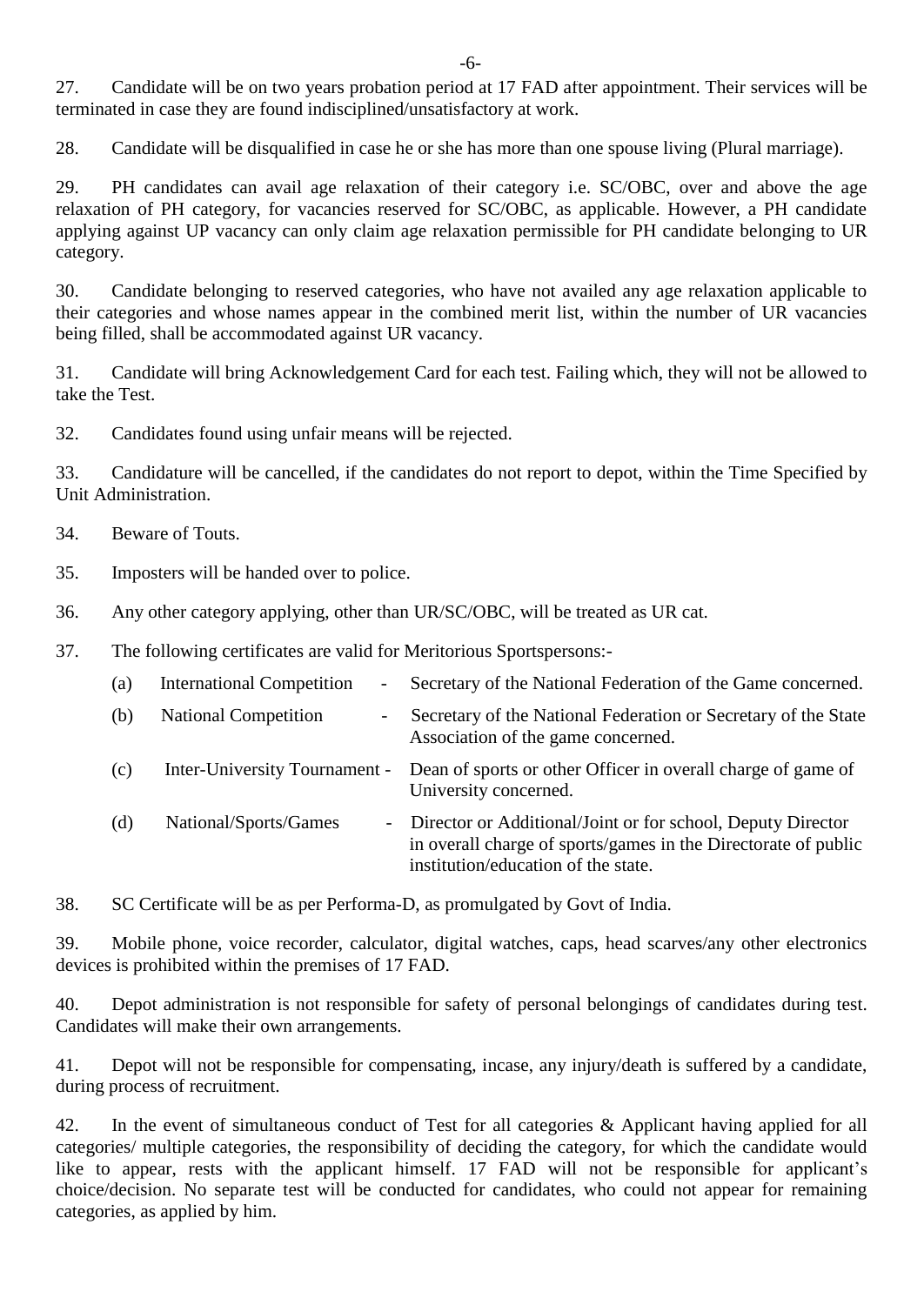43. A select panel, equal to number of vacancies notified and based on the performance of candidates in the interview, will be drawn up. All the candidates on the select panel will be offered an appointment subject to medical fitness on medical examination and other satisfactory requirements before actual appointments. The reserve panel, will be operated strictly as per merit only, in case a candidate from the select panel refuses appointment or is disqualified. The reserve panel will not be operated for any subsequent recruitment i.e. additional vacancies in the same year or next year. Depot administration reserve Right to Exercise Reserve Panel & it cannot be taken as Right of the Applicant.

44. Unit will not be responsible for any damages in case of injury/death of candidate during physical tests.

45. The decision of Commandant 17 FAD, regarding selection/rejection will be final. Number of posts/vacancies are tentative and recruitment process can be cancelled/suspended/terminated by Commandant 17 FAD, at any stage, due to administrative reasons.

46. This "Recruitment Notice" comprises of the following pages:-

- (a) Instructions Pages 01 to 07.
- (b) Performa A  $-$  Pages 01 to 02.
- (c) Performa B  $-$  Pages 01 to 02.
- (d) Performa C One page.<br>
(e) Performa D One page.
- (e) Performa D One page.

Unit : 17 FAD PIN-909717 Col C/O 56 APO Commandant

Dated : Jul 2016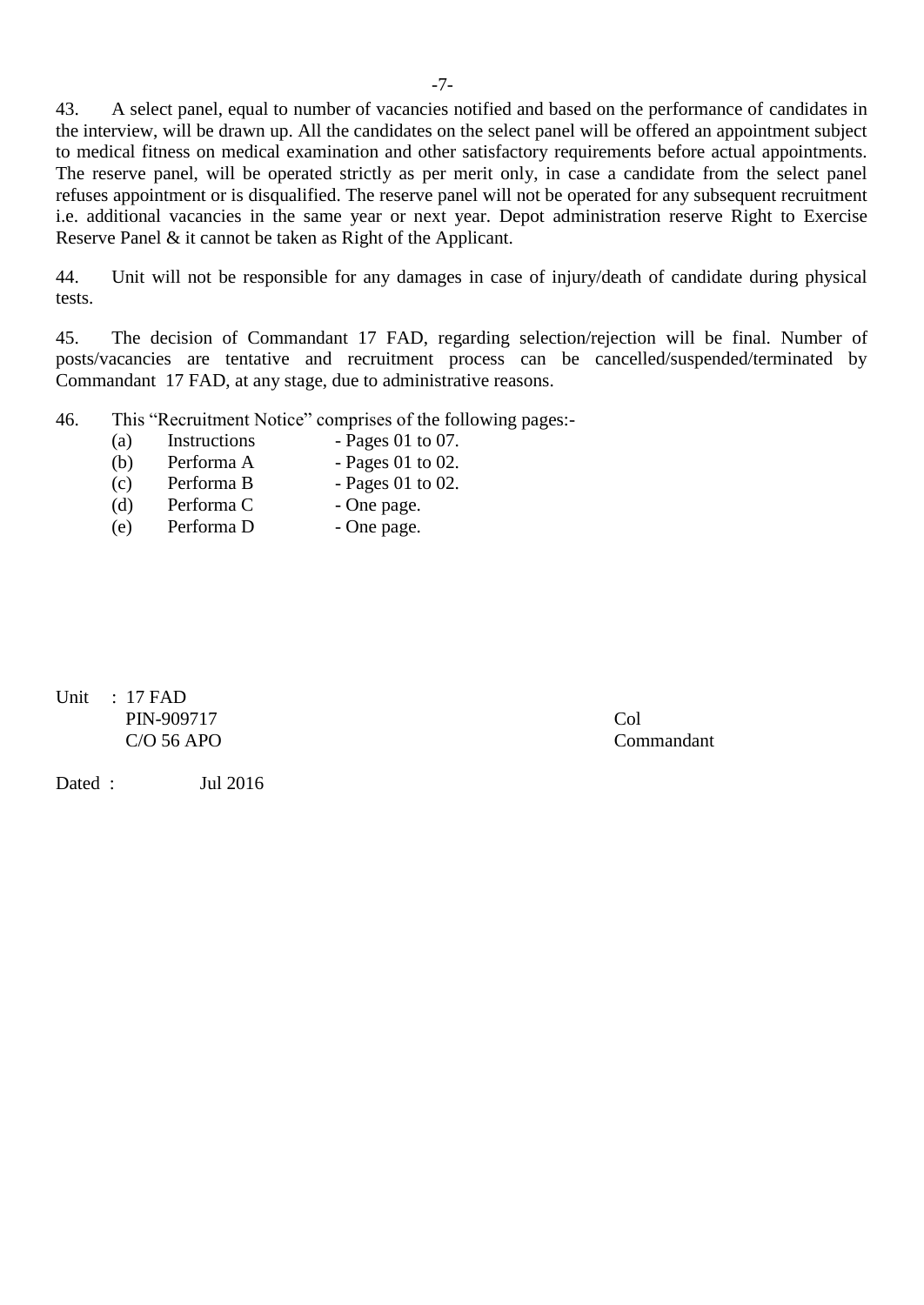**Performa-A**

To, Recruitment Cell, 17 FAD PIN- 909717, C/O 56 APO

#### **APPLICATION FOR RECRUITMENT Recruitement Notice No…………**

| 1.<br>2.<br>3. | Name of the Candidate<br>(in Block letters)<br>Father's Name   |           | <u> 1989 - John Stein, Amerikaansk politiker (</u> † 1920) |    | Affix recent<br>passport size<br>photograph duly<br>attested by a<br>Gazetted Officer<br>/Self Attested |
|----------------|----------------------------------------------------------------|-----------|------------------------------------------------------------|----|---------------------------------------------------------------------------------------------------------|
| 4.             | Date of Birth                                                  | <b>DD</b> | <b>MM</b>                                                  | YY |                                                                                                         |
| 5.             | <b>Correspondence Address :-</b>                               |           |                                                            |    |                                                                                                         |
|                | House No/Street/Village<br>Post Office<br>District<br>Pin Code |           |                                                            |    |                                                                                                         |
| 6.             | <b>Permanent Address:-</b>                                     |           |                                                            |    |                                                                                                         |
|                | House No/Street/Village<br>Post Office<br>District<br>Pin Code |           |                                                            |    |                                                                                                         |

#### 7. **Educational Qualification**

| S.No | Qualification | Name of School/College | Name of Board/<br>University | Percentage of<br>Marks obtained. |
|------|---------------|------------------------|------------------------------|----------------------------------|
|      |               |                        |                              |                                  |
|      |               |                        |                              |                                  |

#### 8. **Category for which applied :**

| (a) | UR | <b>SC</b> | <b>ST</b> |
|-----|----|-----------|-----------|
|     |    |           |           |

(please tick to choose)

(b) **PH** ESM Others (please tick to choose) Others

9. If applied for the post as Ex-serviceman :

Date of enrollment (In Army/Navy/Airforce) ……………………… Date of retirement ……………………

Total service ………Yrs …….Month ……… days (attach copy of discharge certificate)

10. If applied for the post in PH category :

Type of disability (OH/HH/VH) Percentage of disability

OBC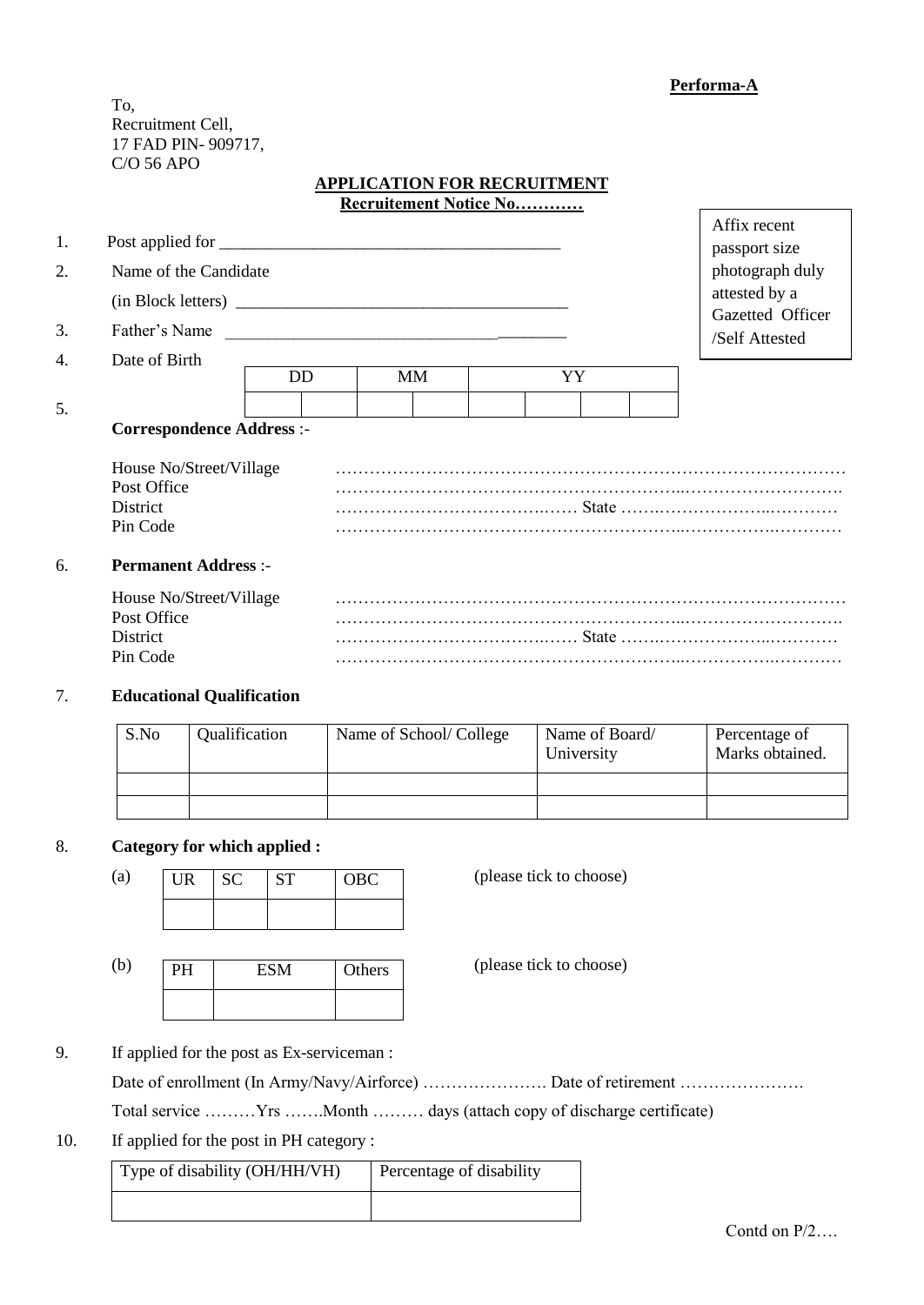**-**2**-**

- 11 Whether registered with any employment exchange Yes/No (If yes, mention registration No and name of the employment exchange)
- 12. Whether employed in central Govt service ? Yes/No

If yes give details as under :-

| Name of employer | Office address | Name of the post | Date of appointment |
|------------------|----------------|------------------|---------------------|
|                  |                |                  |                     |

#### **DECLARATION**

13. I hereby certify that above particulars mentioned in the application are correct and true to the best of my knowledge and belief. In understand that in the event of my information being found false or incorrect at any stage or not satisfying the eligibility criteria according to the requirements of the advertisement, my department has the right to transfer me to any where in India.

Dated : (Signature of the applicant)

Place :

#### -------------------------------------------------------------------------------------------------------------------------------------------- **FOR OFFICE RECORD ONLY**

| Application received on : |
|---------------------------|
|                           |

2. Application accepted/rejected :\_\_\_\_\_\_\_\_\_\_\_\_\_\_\_\_\_\_\_\_\_\_\_\_\_\_\_\_\_\_\_\_

3. Reason for rejection : Underage/Overage/Documents incomplete/Photo or documents not attested/

Any other reasons to be specified : \_\_\_\_\_\_\_\_\_\_\_\_\_\_\_\_\_\_\_\_\_\_\_\_\_

4. Index No : \_\_\_\_\_\_\_\_\_\_\_ Date of test/interview \_\_\_\_\_\_\_\_\_\_\_\_\_\_\_\_\_\_\_\_\_\_\_\_\_\_\_\_\_\_\_

## **ACKNOWLEDGEMENT CARD**

-----------------------------------------------------------------------------------------------------------------------------------------

| 1.<br>2.         | Father's Name                                                          | Affix recent<br>passport size<br>photograph duly<br>attested by a<br>Gazetted Officer. |
|------------------|------------------------------------------------------------------------|----------------------------------------------------------------------------------------|
| 3.               | Correspondence Address                                                 |                                                                                        |
|                  |                                                                        |                                                                                        |
|                  | <b>District</b>                                                        |                                                                                        |
|                  | Pin Code                                                               |                                                                                        |
| $\overline{4}$ . | Index No<br><u> 1990 - Johann Barn, mars ann an t-Amhain ann an t-</u> |                                                                                        |
| 5.               | Application accepted/rejected and date of test/interview if accepted : |                                                                                        |
| 6.               | Reason for rejection                                                   |                                                                                        |
| 7.               |                                                                        |                                                                                        |
| 8.               | Venue of test : 17 FAD NRS Baddowal Distt Ludhiana (Punjab)            |                                                                                        |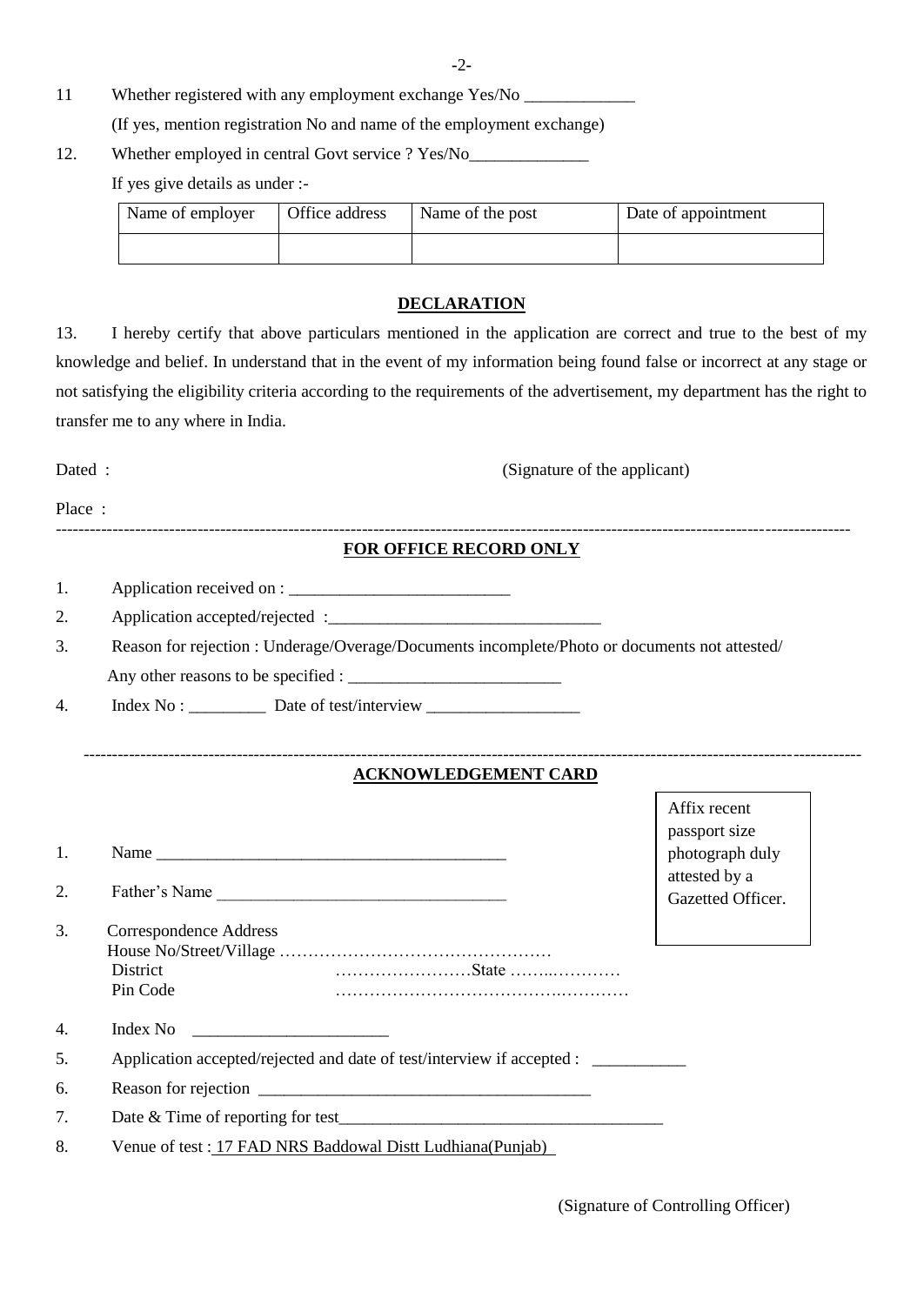Name and Address of the Institute/Hospital

\_\_\_\_\_\_\_\_\_\_\_\_\_\_\_\_\_\_\_\_\_\_\_\_\_\_\_\_\_\_\_\_\_\_\_

\_\_\_\_\_\_\_\_\_\_\_\_\_\_\_\_\_\_\_\_\_\_\_\_\_\_\_\_\_\_\_\_\_\_\_

Certificate No\_\_\_\_\_\_\_\_\_\_ Date\_\_\_\_\_\_\_\_\_\_\_

### **DISABILITY CERTIFICATE**

Recent photograph of the candidate showing the disability duly attested by the Chairperson of Medical Board.

| This is certified that Shri/Smt/Kum |     |     | Son/Wife/Daughter                                |
|-------------------------------------|-----|-----|--------------------------------------------------|
| of Shri                             | Age | Sex |                                                  |
| Identification mark $(s)$           |     |     | suffering from permanent disability of following |
| category :-                         |     |     |                                                  |

#### **A Locomotor or cerebral palsy :-**

- (i) BL- Both legs affected but not arm (ii) BA- Both arms affected (a) Impaired reach (b) Weakness of grip (iii) BLA-Both legs and both arms affected (iv) OL- One leg affected (right or left) (a) Impaired reach (b) Weakness of grip (c) Ataxic (v) OA-One arm affected (a) Impaired reach (b) Weakness of grip (c) Ataxic (vi) BH-Stiff back and hips(Cannot sit or stoop) (vii) MW- Muscular weakness and limited physical endurance. **B Blindness or Low Vison :-**
	- - (i) B-Blind
		- (ii) PB-Partially Blind

## **C Hearing Impairment :-**

- (i) D-Deaf
- (ii) PD-Partially Deaf.

(Delete the category whichever is not applicable)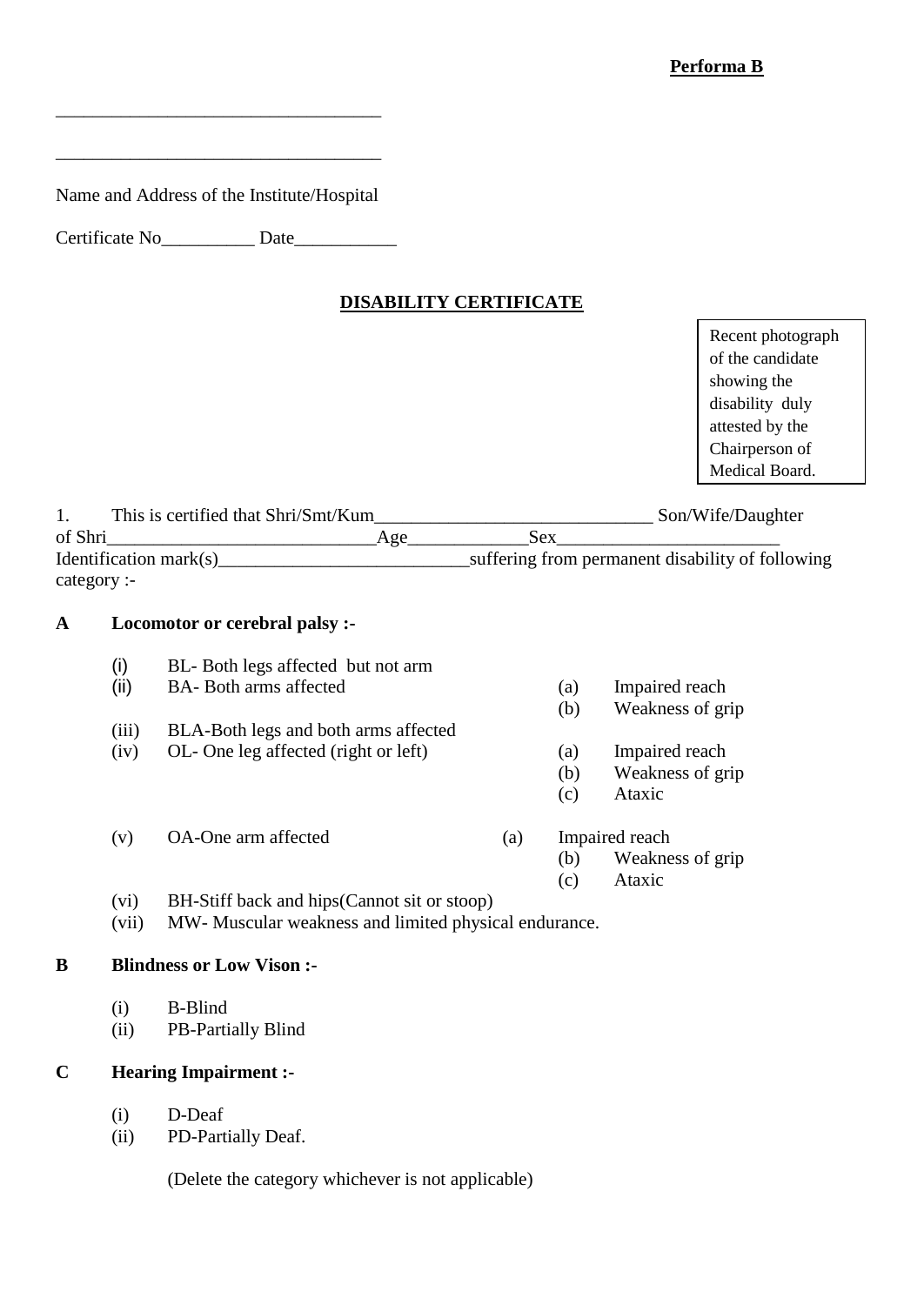2. This condition is progressive/non-progressive/likely to improve/not likely to be improve. Reassessment of the case is not recommended/is recommended after a period of \_\_\_\_\_ years \_\_\_\_\_ months.

3. Percentage of disability in his/her case is\_\_\_\_\_\_\_\_\_\_\_\_\_\_\_\_\_\_\_\_percent.

| Shri/Smt/Kum<br>4.<br>requirements for discharge of his/her duties :- |         |                                                  | meets the following physical |  |
|-----------------------------------------------------------------------|---------|--------------------------------------------------|------------------------------|--|
|                                                                       |         |                                                  |                              |  |
|                                                                       | (i)     | F-can perform work by manipulating with fingers. | Yes/No                       |  |
|                                                                       | (ii)    | PP-can perform work by pulling and pushing.      | Yes/No                       |  |
|                                                                       | (iii)   | L-can perform work by lifting.                   | Yes/No                       |  |
|                                                                       | (iv)    | KC-can perform work by kneeling and crouching.   | Yes/No                       |  |
|                                                                       | (v)     | B-can perform work by bending.                   | Yes/No                       |  |
|                                                                       | (vi)    | S-can perform work by sitting                    | Yes/No                       |  |
|                                                                       | (vii)   | ST-can perform work by standing                  | Yes/No                       |  |
|                                                                       | (viii)  | W-can perform work by walking                    | Yes/No                       |  |
|                                                                       | (ix)    | SE-can perform work by seeing                    | Yes/No                       |  |
|                                                                       | (x)     | H-can perform work by hearing (speaking)         | Yes/No                       |  |
|                                                                       | $(x_i)$ | RW-can perform work by reading and writing       | Yes/No                       |  |
|                                                                       |         |                                                  |                              |  |

| (Dr)          | .Dr           | (Dr)                 |  |
|---------------|---------------|----------------------|--|
| Member        | Member        | Member               |  |
| Medical Board | Medical Board | <b>Medical Board</b> |  |
|               |               |                      |  |
|               |               |                      |  |

----------------------------------------------------------------------------------------------------------------------------------

Countersigned by the Medical Superintendent/CMO/ Head of the Hospital(with seal)

\*Strike out which is not applicable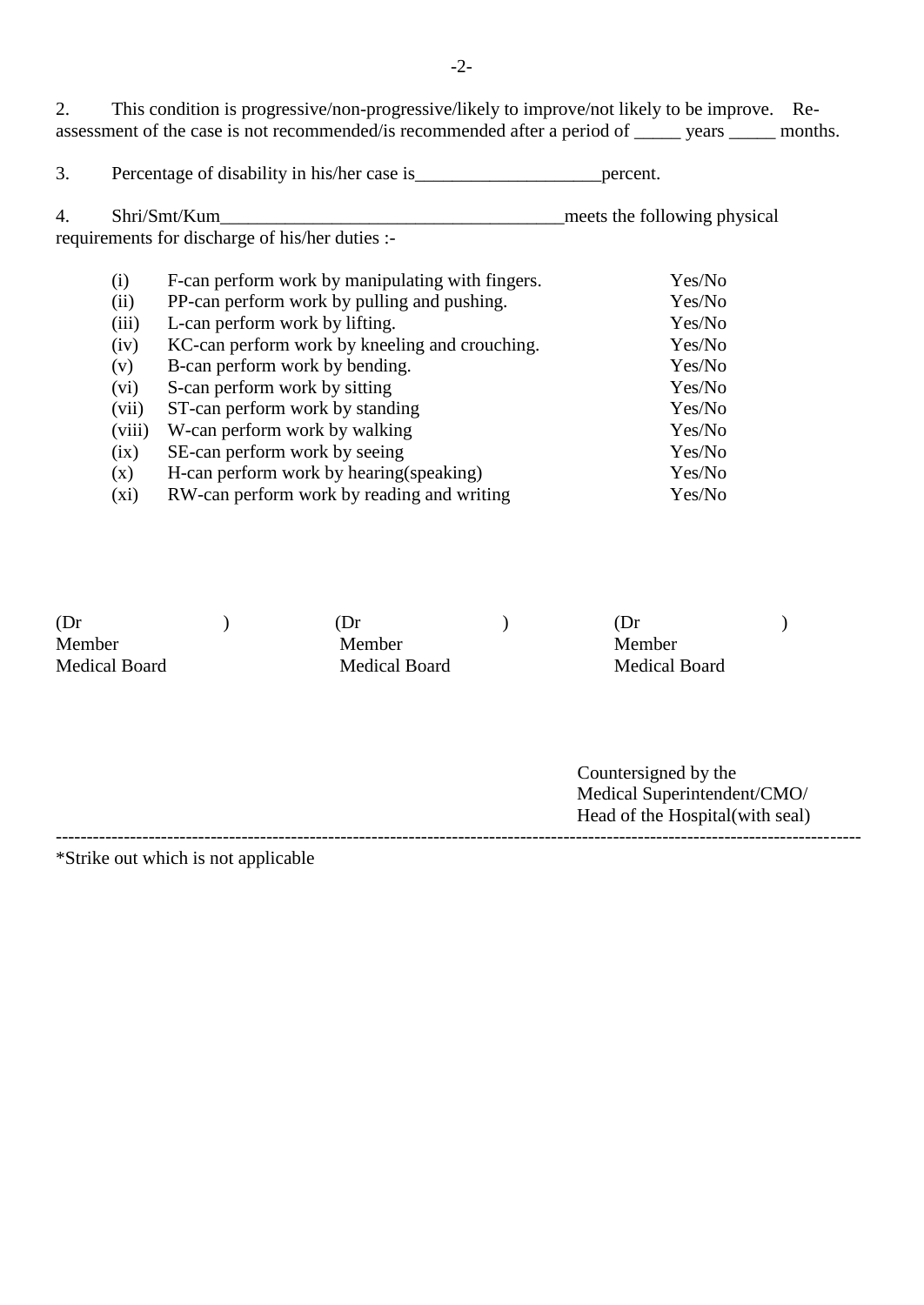# **Performa C**

# **CASTE CERTIFACE – SC/CT**

| This is to certify that She/Shrimati*/Kumari* |                  |
|-----------------------------------------------|------------------|
| Son/daughter $&$ of                           | of village/town* |

| Son/daughter $\&$ of |                        | of village/town*             |
|----------------------|------------------------|------------------------------|
|                      | in District/Division   | of the state/Union Territory |
|                      | belong to              | caste/Tribe* which is        |
| recognized as a      | <b>Scheduled Caste</b> |                              |
|                      | Scheduled Tribe*       |                              |

Under:

The Constitution (Scheduled Castes) Order, 1950. The Constitution (Scheduled Tribes) Order, 1950. The Constitution (Scheduled Castes) (Union Territories) Order, 1950. The Constitution (Scheduled Tribes) (Union Territories) Order, 1950.

[As amended by the scheduled caste and scheduled Tribes Lists (Modification Order) 1956, the Bombay Reorganization Act, 1960, the Punjab Reorganization Act, 1966, the State of Himachal Pradesh Act 1970, the North-Eastern Areas (Reorganization) Act,1971 and the Scheduled Castes and Scheduled Tribes Orders (Amendment) Act, 1976]

- \* The Constitution (Jammu & Kashmir) Scheduled caste Order, 1956.
- \* The Constitution (Andaman and Nicobar Islands) Scheduled tribes Order Order, 1959. as amended
- \* By the Scheduled Caste and Scheduled Tribes Orders (Amendment) act, 1976.
- \* The Constitution (Dadra and Nagar Haveli) Scheduled caste Order, 1962.
- \* The Constitution (Dadra and Nagar Haveli) Scheduled Tribes Order, 1962.
- \* The Constitution (Pondicherry) Scheduled caste Order, 1964.
- \* The Constitution (Uttar Pradesh) Scheduled Tribes Order, 1967.
- \* The Constitution (Goa, Daman and Diu) Scheduled Tribes Order, 1968.
- \* The Constitution (Goa, Daman and Diu) Scheduled caste Order, 1968.
- \* The Constitution (Nagaland) Scheduled Tribes Order, 1970
- \* The Constitution (Sikkim) Scheduled caste Order, 1978.
- \* The Constitution (Sikkim) Scheduled Tribes Order, 1978.
- \* The Constitution (Jammu and Kashmir) Scheduled Tribes Order, 1989;
- \* The Constitution (SC) Order (Amendment) Act, 1990;
- \* The Constitution (ST) Order (Amendment) Act, 1991;
- \* The Constitution (ST) Order (Second Amendment) Act, 1991;
- \* The Constitution (ST) Amended Ordinance, 1996;

|                  | **This certificate issued on the basis of Scheduled Castes/Scheduled Tribes Certificate issued to |                |
|------------------|---------------------------------------------------------------------------------------------------|----------------|
| Shri/Shrimati*   | father/mother* of Shri/Shrimati/Kumari                                                            |                |
| Village/Town $*$ | in District/Division*                                                                             | of State/Union |
|                  | who belongs to the Caste/Tribe* wgich is erecognized as a Scheduled                               |                |
|                  | Caste/Scheduled Tribe* in the Stae/Union Territory*_____________________________                  | issued by the  |
|                  | dated                                                                                             |                |

| Shri/Shrimati*/Kumari*                            | and/or* his/her* family ordinarily |
|---------------------------------------------------|------------------------------------|
| reside (s) in village/town*                       |                                    |
| Disrict/Division* of the State/Union Territory of |                                    |

(Name/Desig./Seal of Comp. Auth)